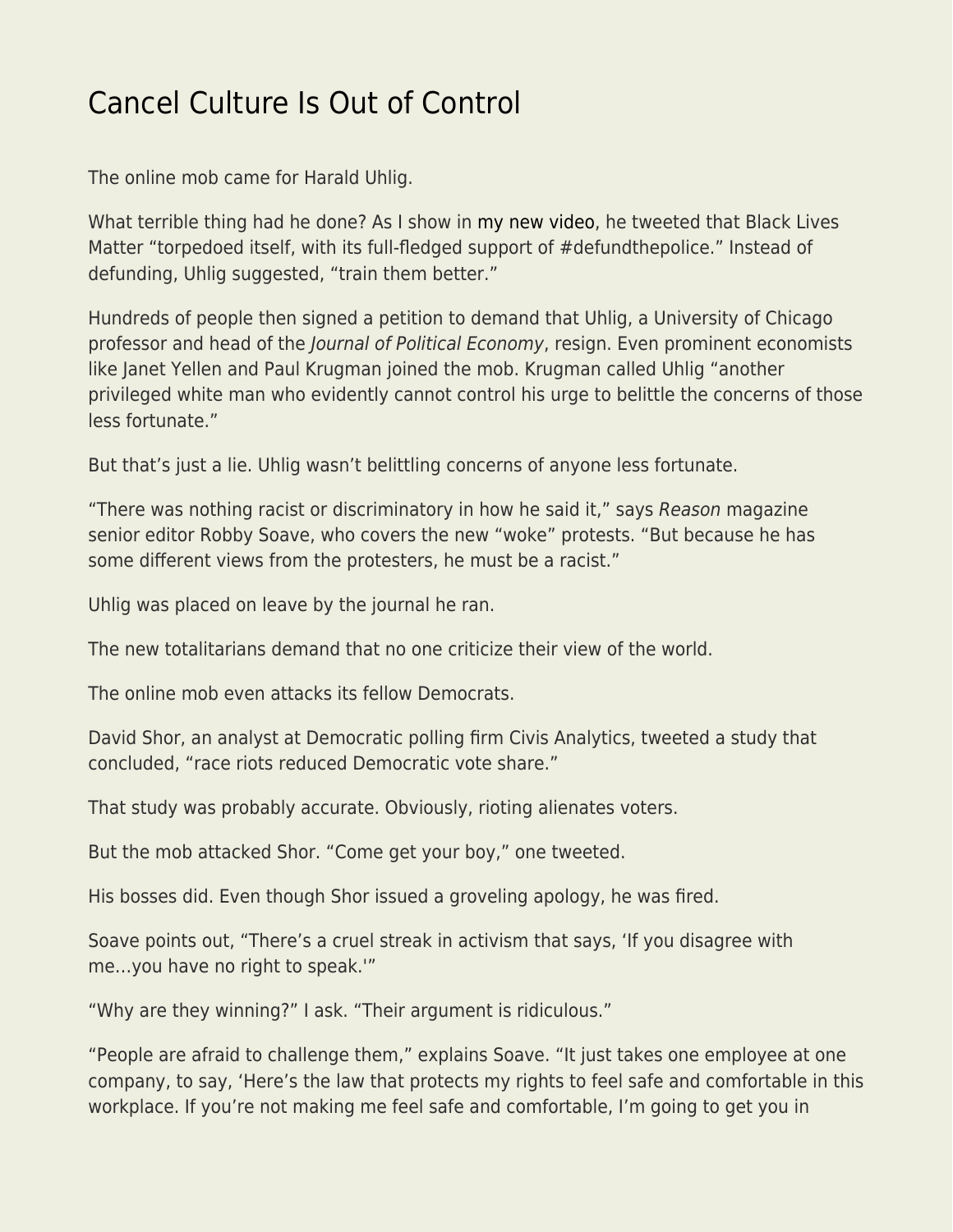trouble.'"

So cowardly corporations cave.

A Boeing executive was even forced out for opposing women's service in the military—30 years ago.

A Los Angeles soccer team fired a player because his wife posted racist comments.

Michigan State pushed out a physicist when a twitter mob from its "Graduate Employees Union" labeled him a "scientific racist." What racist thing had the physicist done? He "rejects the idea that scientists should categorically exclude the possibility of average genetic differences among groups," is how a Wall Street Journal column explained it.

Now "cancel culture" has moved abroad.

Harry Potter author J.K. Rowling is being smeared as "transphobic." When a tax researcher was fired for saying, "Identifying as a woman does not make a person a woman," Rowling tweeted, incredulously, "Force women out of their jobs for stating that sex is real?"

She said she has nothing against trans people, but she's "concerned about the huge explosion in young women wishing to transition."

The Twitter mob claimed her "hate" was "killing trans people."

Some staff at Hachette, her publisher, refused to work on her next book. Actors in her Harry Potter movies spoke out against her.

But Rowling didn't back down. "It isn't hate to speak the truth," she tweeted.

She also mocked a charity that used the phrase "people who menstruate" instead of women, tweeting: "There used to be a word for those people. Someone help me out. Wumben? Wimpund? Woomud?"

That further incensed the mob. It claimed her "hate…leads to trans women, especially teens and black trans women, becoming victims of sexual assault."

But Rowling is the rare person popular enough to be able to resist the mob. Her publisher spoke up for her, saying, "Freedom of speech is the cornerstone of publishing."

And the University of Chicago stood up to the mob, too. The school, after a 10-day investigation, announced there was "no basis" for taking away Harold Uhlig's job. He's been reinstated.

That's how these cases should be handled.